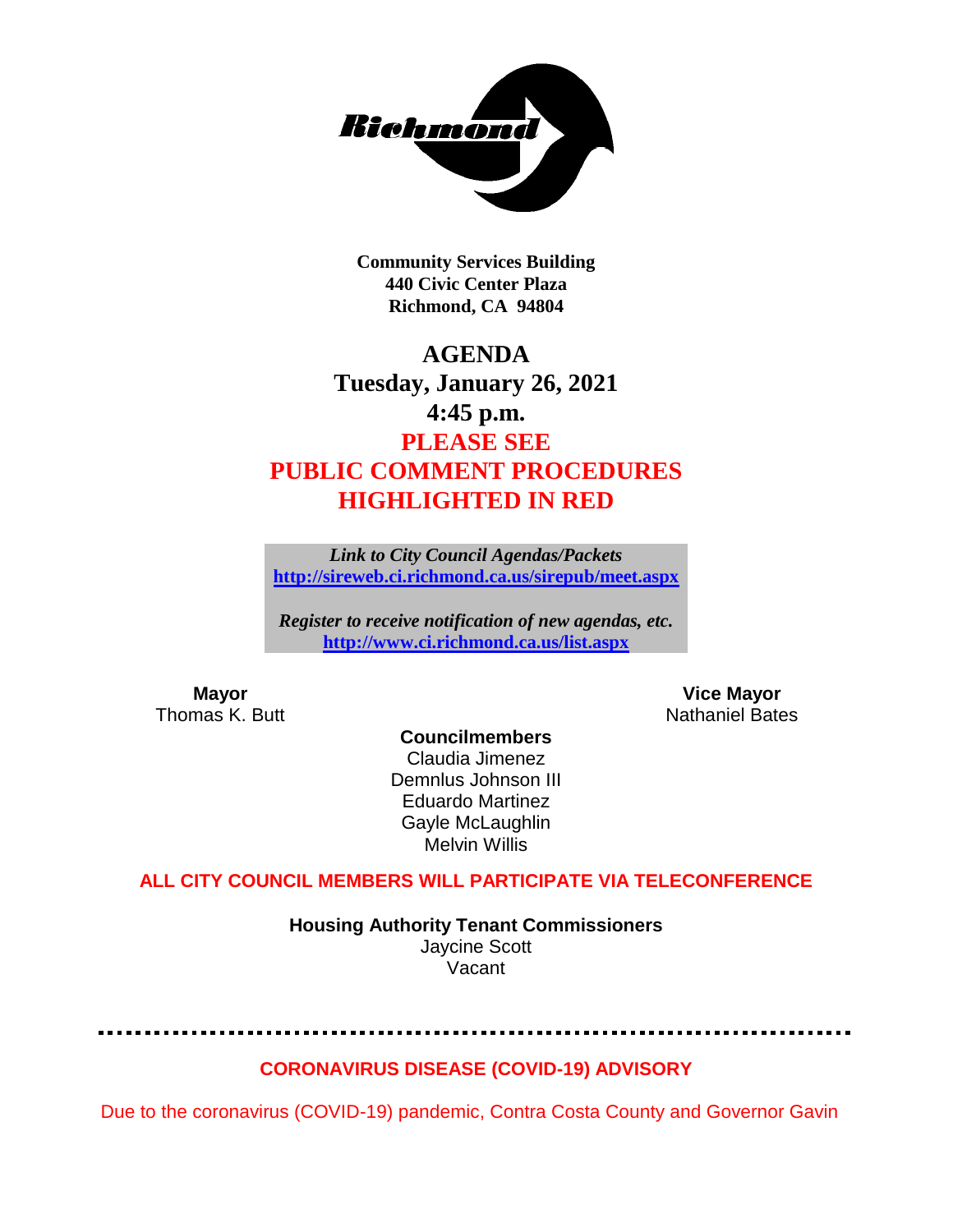Newsom have issued multiple orders requiring sheltering in place, social distancing, and reduction of person-to-person contact. Accordingly, Governor Gavin Newsom has issued executive orders that allow cities to hold public meetings via teleconferencing. Both **<https://www.coronavirus.cchealth.org/>** and

**<http://www.ci.richmond.ca.us/3914/Richmond-Coronavirus-Info>** provide updated coronavirus information.

DUE TO THE SHELTER IN PLACE ORDERS, attendance at the City of Richmond City Council meeting will be limited to Council members, essential City of Richmond staff, and members of the news media. Public comment will be confined to items appearing on the agenda and will be limited to the methods provided below. Consistent with Executive Order N-29-20, this meeting will utilize teleconferencing only. The following provides information on how the public can participate in this meeting.

#### **How to watch the meeting from home:**

- 1. KCRT Comcast Channel 28 or AT&T Uverse Channel 99
- 2. Livestream online at<http://www.ci.richmond.ca.us/3178/KCRT-Live>

#### **Public comment may be submitted by mail, email and/or Zoom video conference in the manner that follows; provided that no member of the public may submit more than one verbal comment per agenda item.**

- **1.** Via mail received by 1:00 p.m. the day of the meeting, sent to 450 Civic Center Plaza, 3rd Floor, Office of the Clerk, Richmond, CA 94804.
- **2.** Via email to [cityclerkdept@ci.richmond.ca.us](mailto:cityclerkdept@ci.richmond.ca.us) by 1:00 p.m. the day of the meeting.

Emails *MUST* contain in the subject line 1) public comments – Open Session prior to Closed Session; 2) public comments – Open Forum; or 3) public comments agenda item #\_\_ [include the agenda item number]. All such email will be posted on-line and emailed to the City Council before the meeting is called to order. The Clerk will prepare summaries of all such email and the summaries will be read into the record. **No individual email will be read into the record, only the summaries**. Due to the high volume of emails received, emails that do not contain the correct identifying information in the subject line may be overlooked and may not become part of the record. **Email received after 1:00 p.m. will not be summarized nor read into the record. Email received after 1:00 p.m. will, however, be posted on-line following the meeting as part of the supplemental materials attached to the meeting minutes.**

**3.** Via Zoom by video conference or by phone using the following link/call-in numbers – for Open Session and City Council:

**Please click the link below to join the webinar: [https://zoom.us/j/99312205643?pwd=MDdqNnRmS2k4ZkRTOWhlUldQOUF1Z](https://zoom.us/j/99312205643?pwd=MDdqNnRmS2k4ZkRTOWhlUldQOUF1Zz09) [z09](https://zoom.us/j/99312205643?pwd=MDdqNnRmS2k4ZkRTOWhlUldQOUF1Zz09) Passcode: ccmeeting**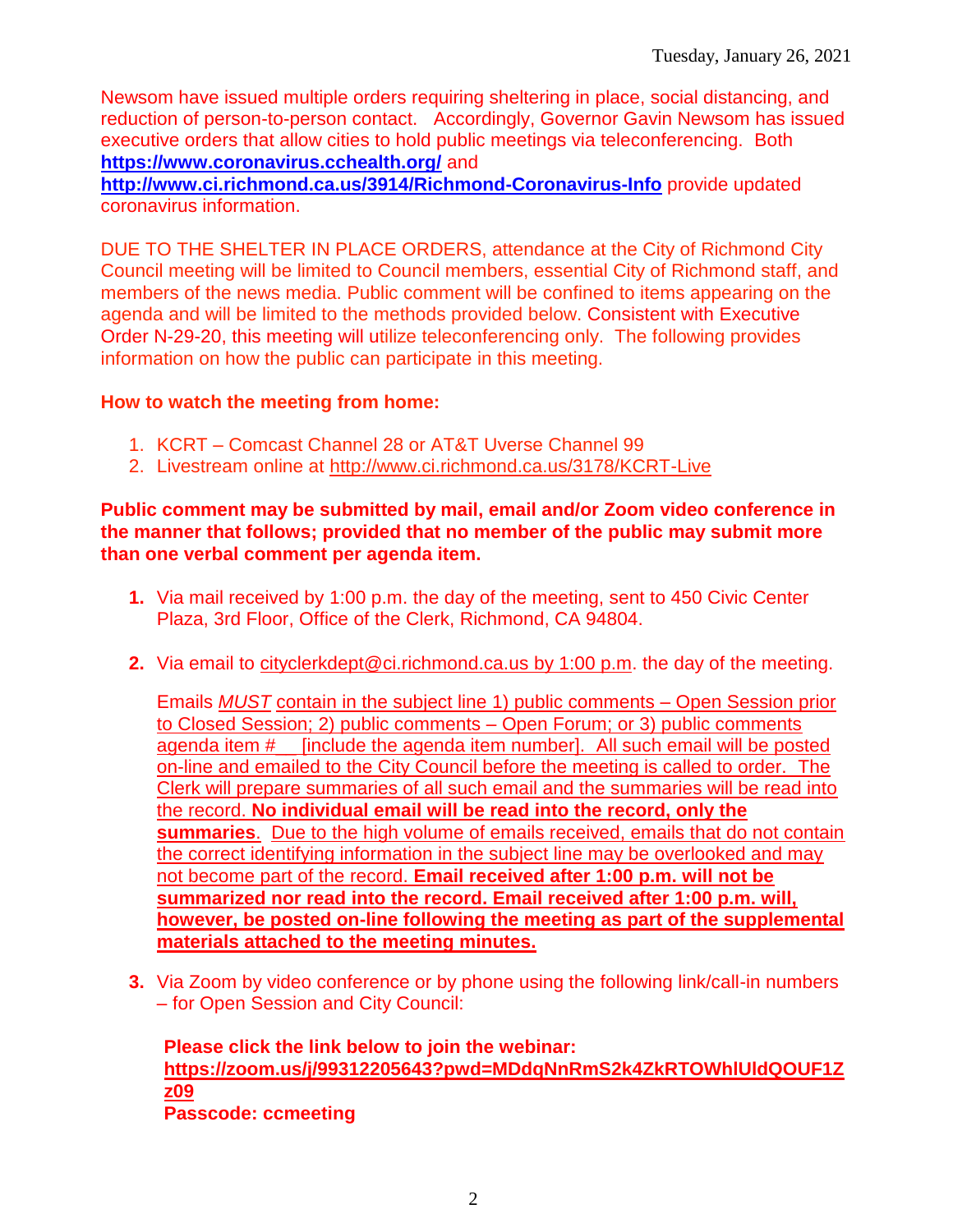**Or iPhone one-tap:**

**US: +16699006833,,99312205643# or +13462487799,,99312205643# Or Telephone:**

**Dial (for higher quality, dial a number based on your current location): US: +1 669 900 6833 or +1 346 248 7799 or +1 253 215 8782 or +1 312 626 6799 or +1 929 205 6099 or +1 301 715 8592 Webinar ID: 993 1220 5643**

International numbers available:<https://zoom.us/u/aehrwCgISx>

a. To comment by video conference, click on the Participants button at the bottom of your screen and select the "**Raise Your Hand**" button to request to speak when Public Comment is being asked for. Speakers will be called upon in the order they select the "Raise Your Hand" feature. When called upon, you will be unmuted. After the allotted time, you will then be re-muted. \*\*

b. To comment by phone, you will be prompted to "Raise Your Hand" by pressing "**\*9**" to request to speak when Public Comment is asked for. When called upon, you will be unmuted. After the allotted time, you will then be re-muted. Instructions of how to raise your hand by phone are available at: [https://support.zoom.us/hc/en-us/articles/201362663 -Joining-a-meeting-by](https://support.zoom.us/hc/en-us/articles/201362663)[phone.](https://support.zoom.us/hc/en-us/articles/201362663) \*\*

\*\*The clerk will announce the item number and ask individuals who would like to address the Council to raise their hand. After the clerk reads the item into the record, the request to speak period on the item will be closed.

#### *The City cannot guarantee that its network and/or the site will be uninterrupted. To ensure that the City Council receives your comments, you are strongly encouraged to submit your comments in writing in advance of the meeting.*

#### **Record of all public comments:**

All public comments will be considered a public record, put into the official meeting record. All public comments will be available after the meeting as supplemental materials and will be posted as an attachment to the meeting minutes when the minutes are posted: [http://www.ci.richmond.ca.us/Archive.aspx?AMID=31.](http://www.ci.richmond.ca.us/Archive.aspx?AMID=31)

# **Procedures for Removing Consent Calendar Items from the Consent Calendar**

Councilmembers and members of the public who wish to remove an item from the consent calendar must comply with the following procedures in order to remove an item from the consent calendar:

1. Telephone or email a City staff member who has knowledge of the subject matter by 2:00 p.m. on the day of meeting. Any staff member shown as an author of the agenda report for the particular item has knowledge of the subject matter and may be called.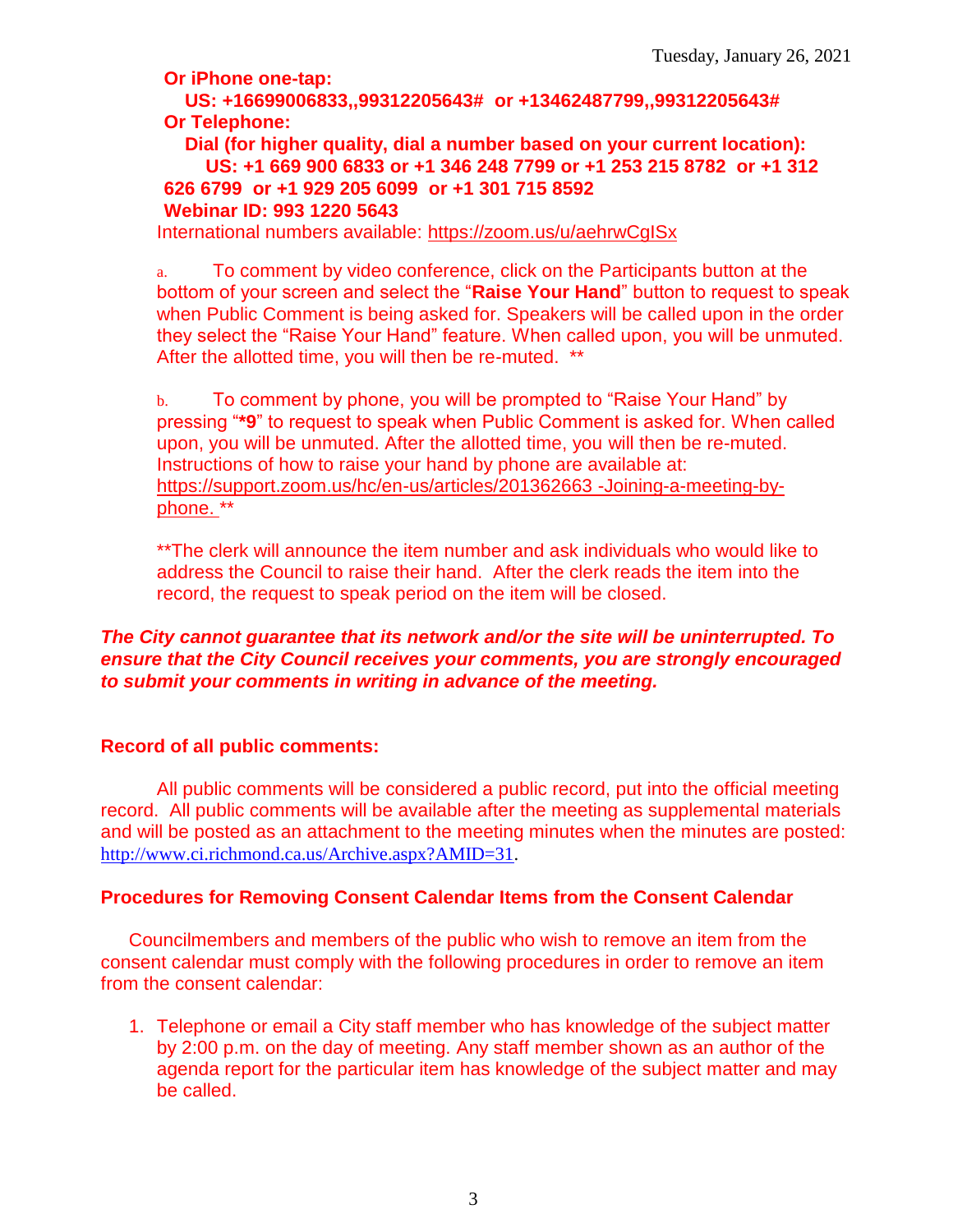2. Inform the City Clerk's Office by email at [cityclerkdept@ci.richmond.ca.us](mailto:cityclerkdept@ci.richmond.ca.us) or by phone at 510-620-6513, ext. 9, by 3:00 p.m. that they discussed the matter with staff with knowledge of the subject matter and that such Councilmember or member of the public, nonetheless, desires the item to be removed from the consent calendar for discussion.

Staff will be informed by the City Clerk's Office as soon as reasonably practicable after notice of the request to remove the item from the consent calendar. Staff may attend the meeting remotely.

#### **Accessibility for Individuals with Disabilities**

Upon request, the City will provide for written agenda materials in appropriate alternative formats, or disability-related modification or accommodation, including auxiliary aids or services and sign language interpreters, to enable individuals with disabilities to participate in and provide comments at/related to public meetings. Please submit a request, including your name, phone number and/or email address, and a description of the modification, accommodation, auxiliary aid, service or alternative format requested at least two days before the meeting. Requests should be emailed to [cityclerkdept@ci.richmond.ca.us](mailto:cityclerkdept@ci.richmond.ca.us) or submitted by phone at 510-620-6513, ext. 9, or 510-620-6509. Requests made by mail to City Clerk's Office, City Council meeting, 450 Civic Center Plaza, Richmond, CA 94804 must be received at least two days before the meeting. Requests will be granted whenever possible and resolved in favor of accessibility.

### **Effect of Advisory on In-person public participation**

During the pendency of the Executive Order N-29-20, the language in this Advisory portion of the agenda supersedes any language below in the meeting procedures contemplating inperson public comment.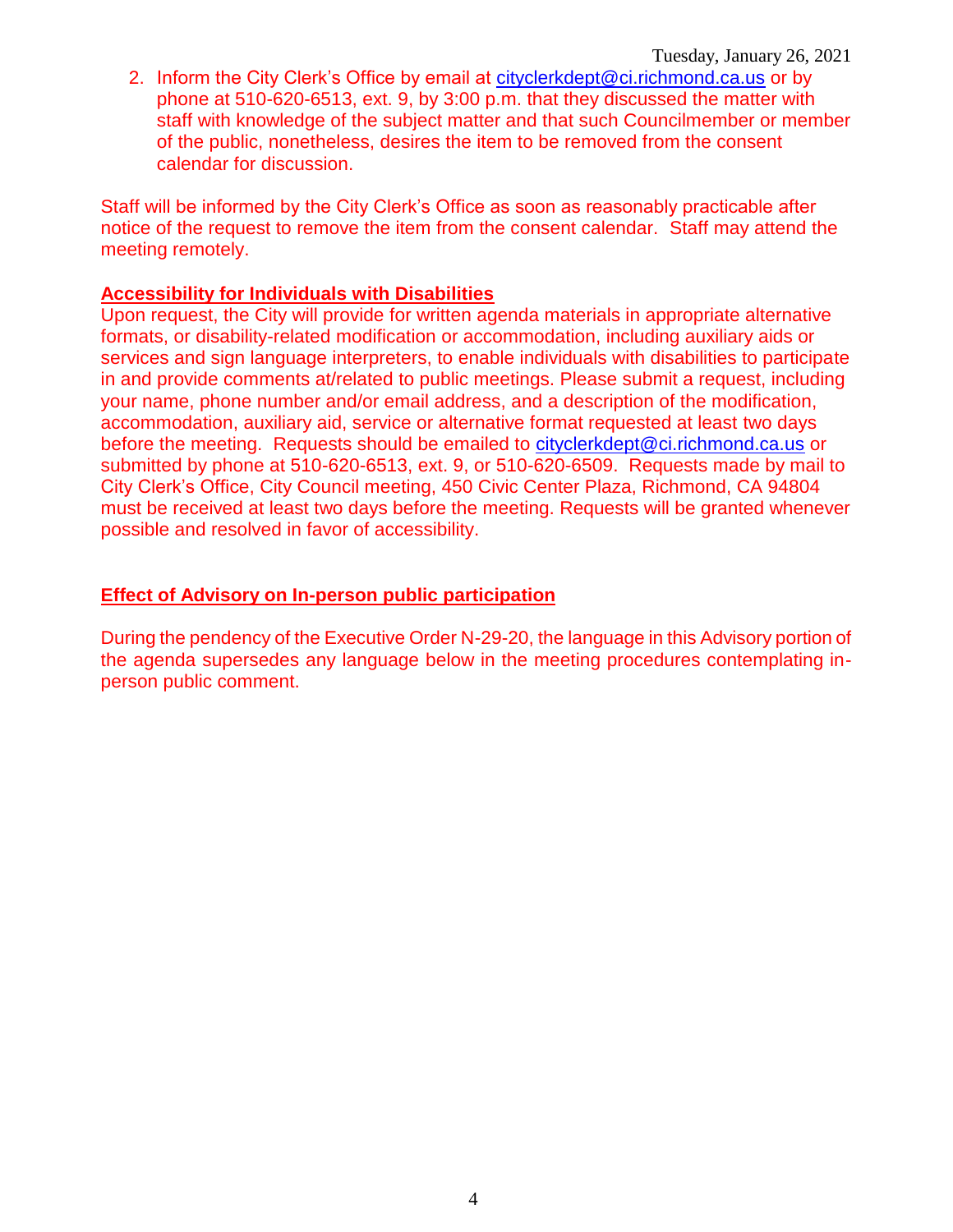# **MEETING PROCEDURES**

The City of Richmond encourages community participation at its City Council meetings and has established procedures that are intended to accommodate public input in a timely and time-sensitive way. As a courtesy to all members of the public who wish to participate in City Council meetings, please observe the following procedures:

**PUBLIC COMMENT ON AGENDA ITEMS:** Anyone who desires to address the City Council on items appearing on the agenda must complete and file a pink speaker's card with the City Clerk **prior** to the City Council's consideration of the item. Once the City Clerk has announced the item, no person shall be permitted to speak on the item other than those persons who have submitted their names to the City Clerk. Your name will be called when the item is announced for discussion. **Each speaker will be allowed up to TWO (2) MINUTES to address the City Council on NON-PUBLIC HEARING items listed on the agenda. Speakers are allowed up to THREE (3) minutes on PUBLIC HEARING items.**

**CONSENT CALENDAR:** Consent Calendar items are considered routine and will be enacted, approved or adopted by one motion unless a request for removal for discussion or explanation is received from the audience or the City Council. A member of the audience requesting to remove an item from the consent calendar that is sponsored by City staff must first complete a speaker's card and discuss the item with a City staff person who has knowledge of the subject material **prior** to filing the card with the City Clerk and **prior** to the City Council's consideration of Agenda Review. Councilmembers who request to remove an item from the consent calendar must do so during Agenda Review. An item removed from the Consent Calendar may be placed anywhere on the agenda following the City Council's agenda review.

**CONDUCT AT MEETINGS:** Richmond City Council meetings are limited public forums during which the City strives to provide an open, safe atmosphere and promote robust public debate. Members of the public, however, must comply with state law, as well as the City's laws and procedures and may not actually disrupt the orderly conduct of these meetings. The public, for example, may not shout or use amplifying devices, must submit comment cards and speak during their allotted time, may not create a physical disturbance, may not speak on matters unrelated to issues within the jurisdiction of the City Council or the agenda item at hand, and may not cause immediate threats to public safety.

**CITY HARASSMENT POLICY:** The City invites public comment and critique about its operations, including comment about the performance of its public officials and employees, at the public meetings of the City Council and boards and commissions. However, discriminatory or harassing comments about or in the presence of City employees, even comments by third parties, may create a hostile work environment, if severe or pervasive. The City prohibits harassment against an applicant, employee, or contractor on the basis of race, religious creed, color, national origin, ancestry, physical disability, medical condition, mental disability, marital status, sex (including pregnancy, childbirth, and related medical conditions), sexual orientation, gender identity, age or veteran status, or any other characteristic protected by federal, state or local law. In order to acknowledge the public's right to comment on City operations at public meetings, which could include comments that violate the City's harassment policy if such comments do not cause an actual disruption under the Council Rules and Procedures, while taking reasonable steps to protect City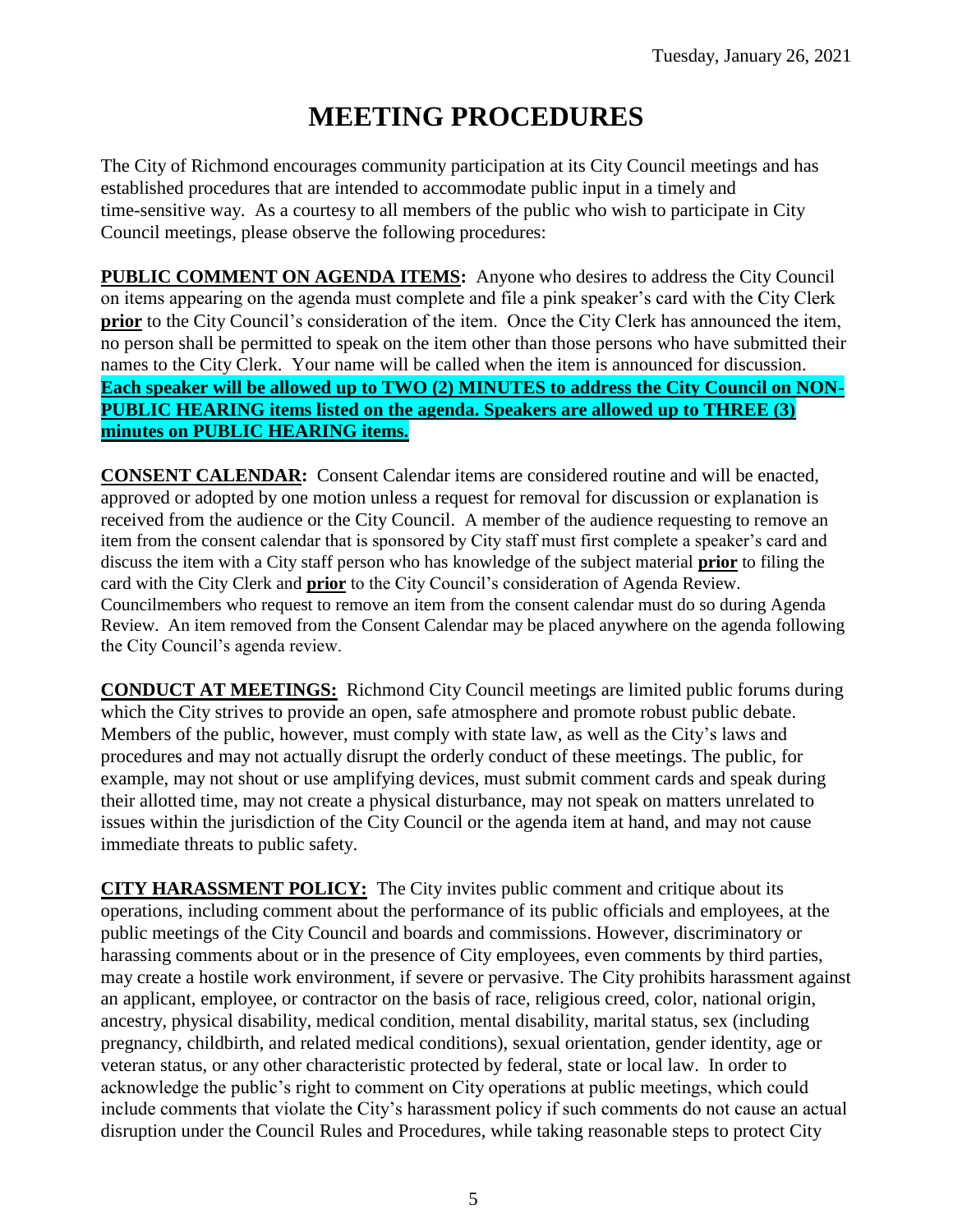employees from discrimination and harassment, City Boards and Commissions shall adhere to the following procedures. If any person makes a harassing remark at a public meeting that violates the above City policy prohibiting harassment, the presiding officer of the meeting may, at the conclusion of the speaker's remarks and allotted time: (a) remind the public that the City's Policy Regarding Harassment of its Employees is contained in the written posted agenda; and (b) state that comments in violation of City policy are not condoned by the City and will play no role in City decisions. If any person makes a harassing remark at a public meeting that violates the above City policy, any City employee in the room who is offended by remarks violating the City's policy is excused from attendance at the meeting. No City employee is compelled to remain in attendance where it appears likely that speakers will make further harassing comments. If an employee leaves a City meeting for this reason, the presiding officer may send a designee to notify any offended employee who has left the meeting when those comments are likely concluded so that the employee may return to the meeting. The presiding officer may remind an employee or any council or board or commission member that he or she may leave the meeting if a remark violating the City's harassment policy is made. These procedures supplement the Council Rules and Procedures relating to disruption of orderly conduct at Council meetings.

Any law enforcement officer on duty or whose service is commanded by the presiding officer shall be Sergeant-at-Arms of the Council meetings. He/she, or they, shall carry out all orders and instructions given by the presiding officer for the purpose of maintaining order and decorum at the Council meetings (City Council Rules of Procedure and Order Section III F, RMC Section 2.12.030).

**\*\*\*\*\*\*\*\*\*\*\*\*\*\*\*\*\*\*\*\*\*\*\*\*\*\*\*\*\*\*\*\*\*\*\*\*\*\*\*\*\*\*\*\*\*\*\*\*\*\*\*\*\*\*\*\*\*\***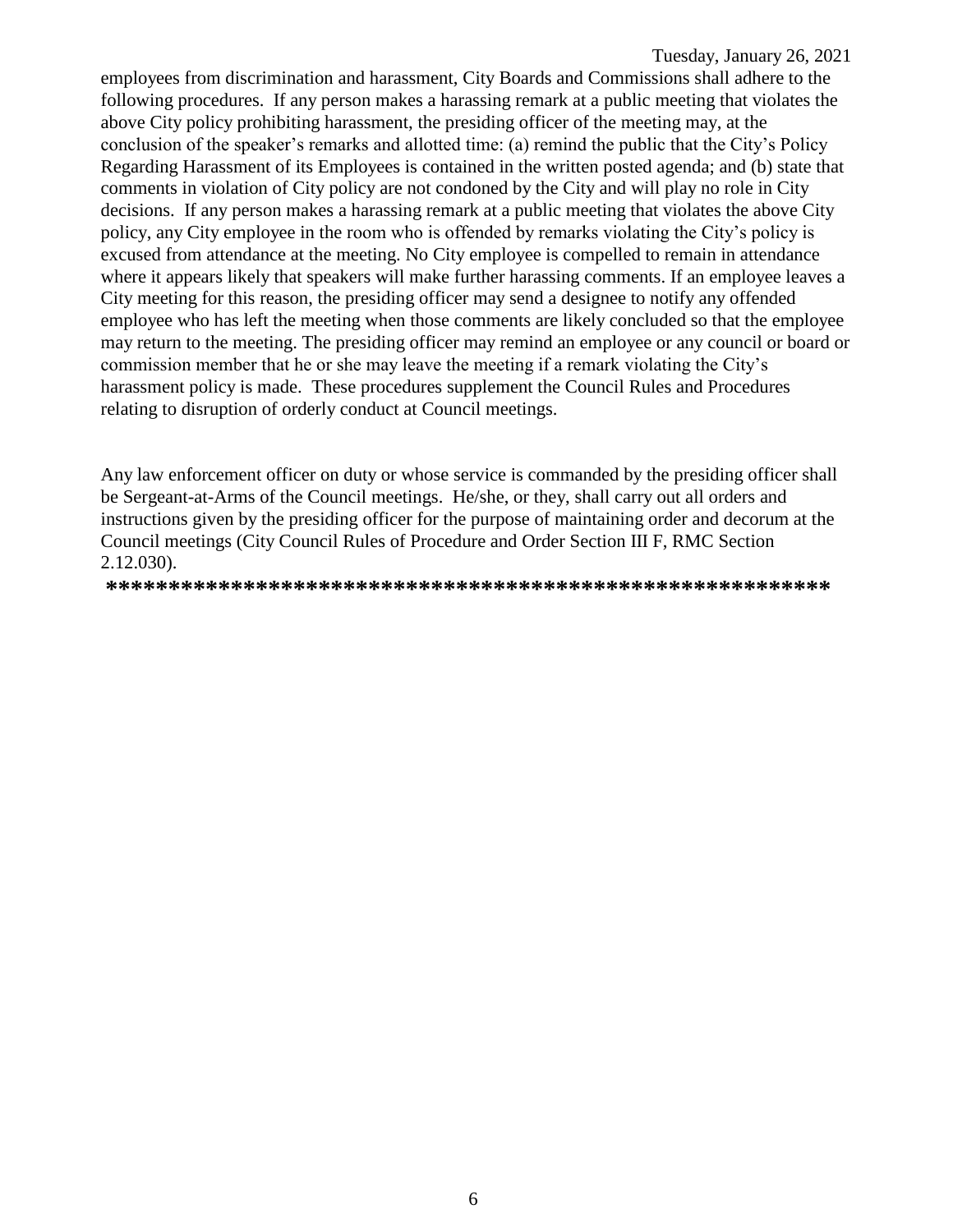# **OPEN SESSION TO HEAR PUBLIC COMMENT BEFORE CLOSED SESSION**

4:45 p.m.

# **A. ROLL CALL**

### **B. PUBLIC COMMENT BEFORE CLOSED SESSION**

### **C. ADJOURN TO CLOSED SESSION**

# **CLOSED SESSION**

Shimada Room of the Community Services Building

# **CITY COUNCIL**

CONFERENCE WITH LEGAL COUNSEL - ANTICIPATED LITIGATION (initiation of litigation pursuant to paragraph (4) of Subdivision (d) of Government Code Section 54956.9):

One case

CONFERENCE WITH LEGAL COUNSEL - EXISTING LITIGATION (paragraph (1) of Subdivision [d] of Government Code Section 54956.9):

San Francisco Baykeeper and West County Toxics Coalition v. City of Richmond

Richmond Shoreline Alliance et al. v. City of Richmond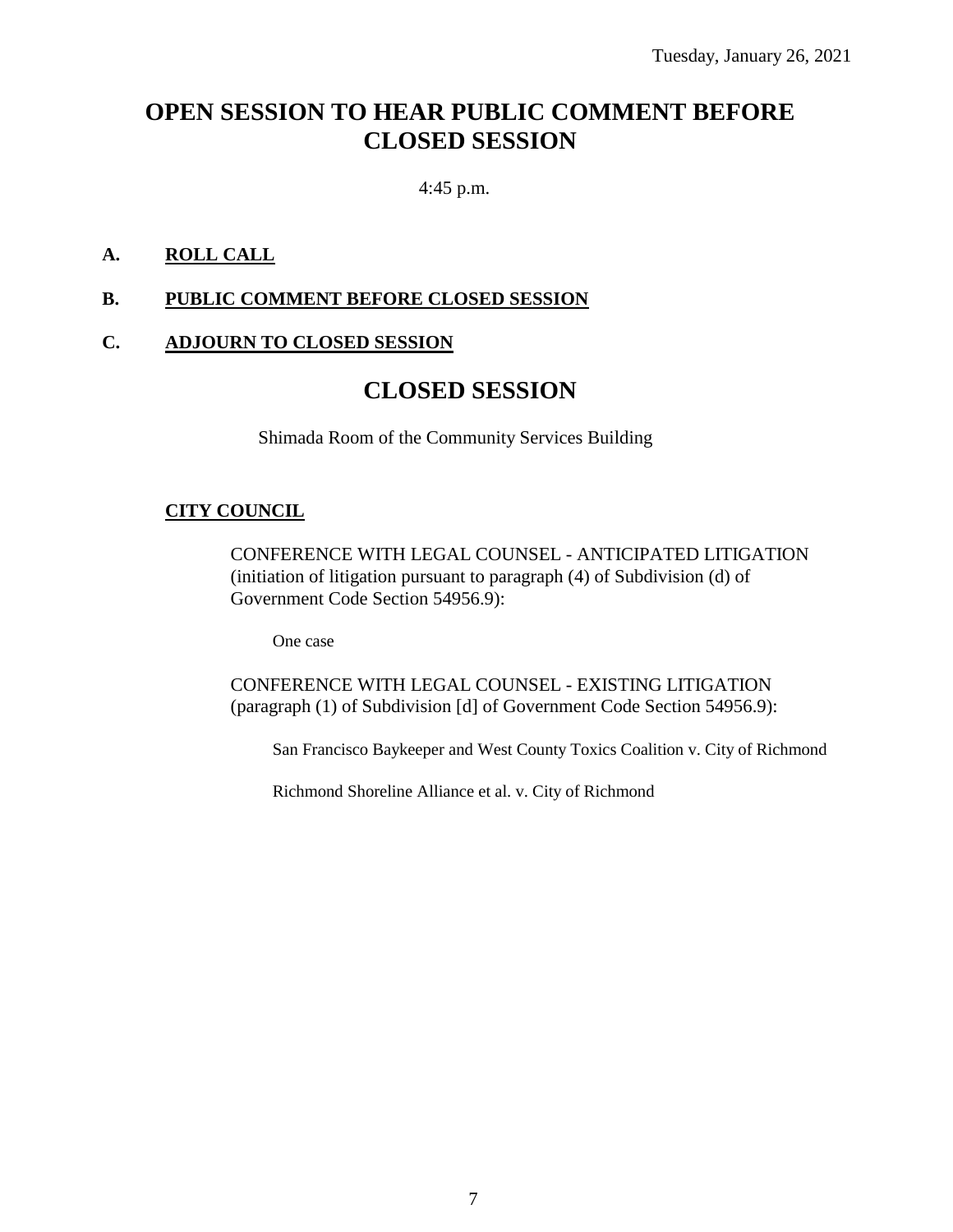# **REGULAR MEETING OF THE RICHMOND CITY COUNCIL**

6:30 p.m.

### **A. ROLL CALL**

- **B. STATEMENT OF CONFLICT OF INTEREST**
- **C. AGENDA REVIEW**

#### **D. REPORT FROM THE CITY ATTORNEY OF FINAL DECISIONS MADE DURING CLOSED SESSION**

- **E. REPORT FROM THE CITY MANAGER**
- **F. OPEN FORUM FOR PUBLIC COMMENT**

# **G. CITY COUNCIL CONSENT CALENDAR**

- **G-1.** APPROVE an appointment to the Design Review Board: APPOINT Michelle Hook, new appointment, seat #1, filing an unexpired term with an expiration date of March 17, 2021 - Office of the Mayor (Mayor Tom Butt 620-6502). **This item was continued from the January 5 and 19, 2021, meetings.**
- **G-2.** APPROVE an appointment to the Rent Board: APPOINT Ayoka Medlock-Nurse, new appointment, seat #4, filing an unexpired term with an expiration date of March 21, 2021 - Office of the Mayor (Mayor Tom Butt 620-6502). **This item was continued from the January 5 and 19, 2021, meetings.**
- **G-3.** APPROVE an appointment to the Planning Commission: APPOINT Jonathan Harrison, new appointment, seat #1, filing an unexpired term with an expiration date of June 30, 2022 - Office of the Mayor (Mayor Tom Butt 620-6502). **This item was continued from the January 5 and 19, 2021, meetings**.
- **G-4.** ADOPT a resolution authorizing the submittal of a Prop 64 Public Health and Safety program grant application and authorizing the City Manager to execute a grant agreement with the Board of State and Community Corrections, if grant funds are awarded - Community Development Department (Lina Velasco 621- 1231).

#### **H. STUDY AND ACTION SESSION**

**H-1.** RECEIVE a report on the City's Comprehensive Annual Financial Report (CAFR) for Fiscal Year 2019-20 - Finance Department (Belinda Brown/Delmy Cuellar 620-6790).